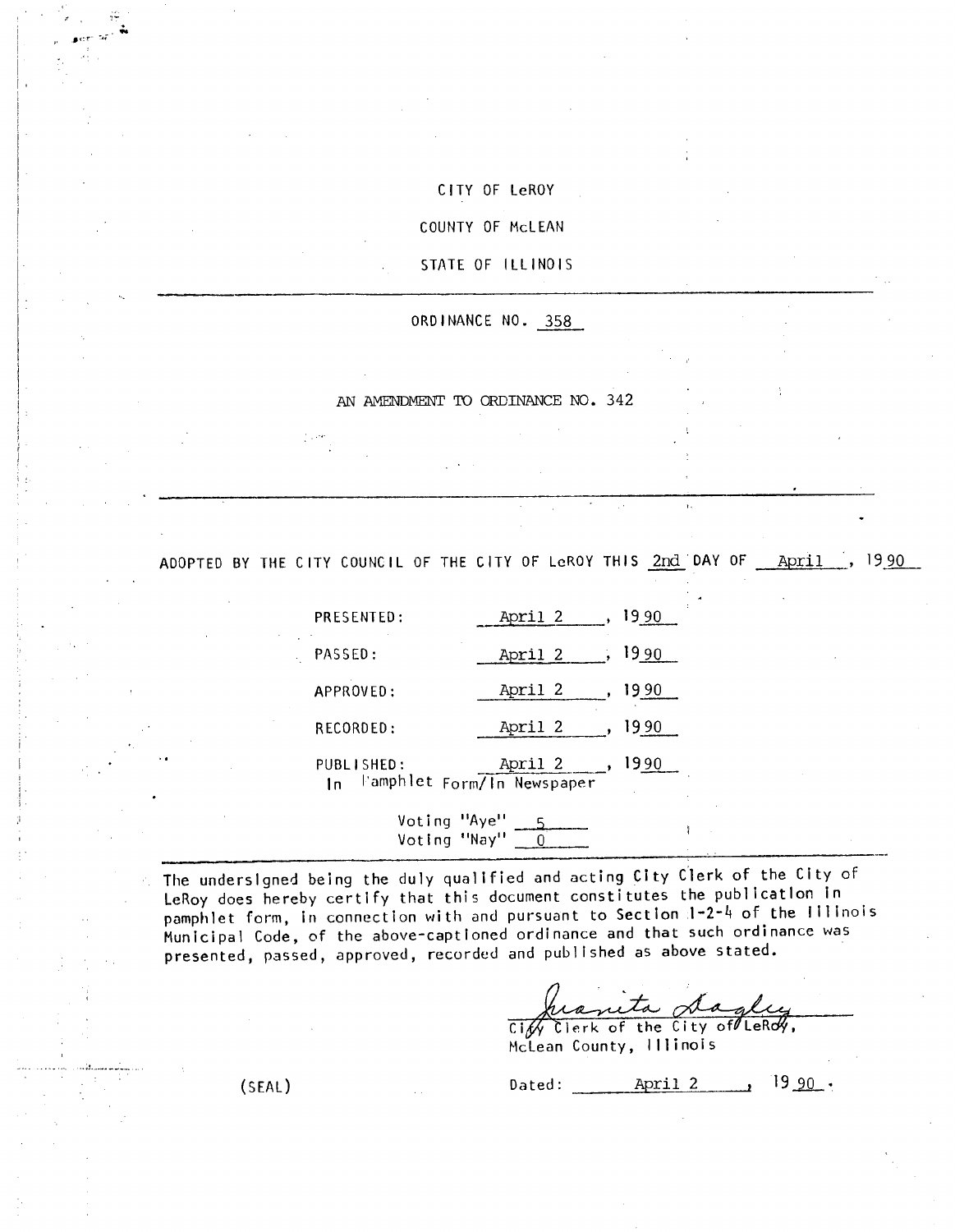### ORDINANCE NO. 358

## AN AMENDMENT TO ORDINANCE NO. 342

BE IT ORDAINED by the Mayor and City Council of the City of Le Roy, McLean County, Illinois, an Illinois municipal corporation, in lawful meeting assembled as follows:

Section I. That Ordinance No. 342 be amended, by amending, after Section II, Salary and Pay Schedule for Appointed Officers and Employees, the first paragraph thereafter, and the amended paragraph to read as follows: .

> Any employee assigned to acting position of Supervisor or higher position shall be paid the salary of that position after a period of one week with the exception of Acting City Marshal who shall receive an hourly rate equal to City Marshal salary and over-time rate after 40 hours per week.from starting date.

Section 2. This ordinance shall be in full force and effect ten days after its passage and publication in pamphlet form as required by law.

PASSED by the Mayor and City Council of the City of Le Roy, Illinois on the 2nd day of April , 1990, and deposited and filed in the office of the City Clerk of said City that date.

Aldermen elected 5

**I** *F* 

Aldermen present 5

AYES Steve Dean, Gary Builta, Randy Zimmerman, William Swindle, Jerry Davis NAYS None

his deeply<br>Justita Dagley, City Clerk of CeRoy, Il

APPROVED by the Mayor of the City of Le Roy, Illinois on this 2nd day of April , 1990.

Jack W. Moss, Mayor of the City of LeRoy, Il.

ATTEST:

(seal)

Juapita Dagley, City Clerk/of Le Roy, Il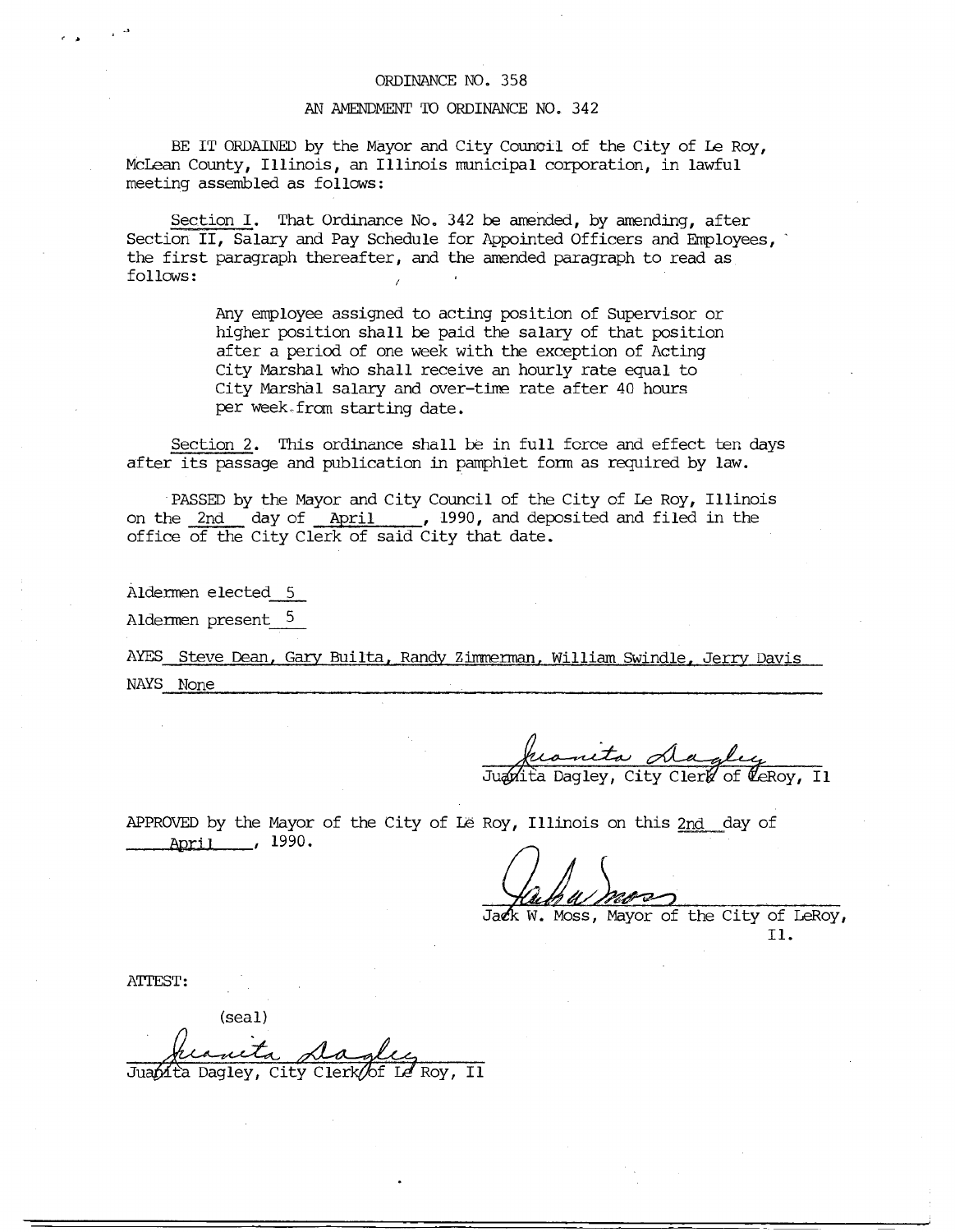#### **CERTIFICATE**

I, Juanita Dagley certify that I am the duly elected and acting municipal clerk of the City of LeiRoy McLean County, Illinois.

I further certify that on  $\Delta p$  12  $\ldots$ , 19 90 , the Corporate Authorities of such municipality passed and approved Ordinance No. 358 , entitled:

AN AMENDMENT TO ORDINANCE NO. 342

which provided by its terms that it should be published in pamphlet form.

The pamphlet form of Ordinance No.  $358$  , including the Ordinance and a cover sheet thereof was prepared, and a copy of such Ordinance was posted in the municipal building, commencing on  $April 2, 19.90$ , and continuing for at least ten days thereafter. Copies of such Ordinance were also available for public inspection upon request in the office of the municipal clerk.

Dated at Le Roy , Illinois, this 2nd day of April 1990

(seal)

Juanita Dagley, Municipal Clerk of the City of Le Roy, Illinois